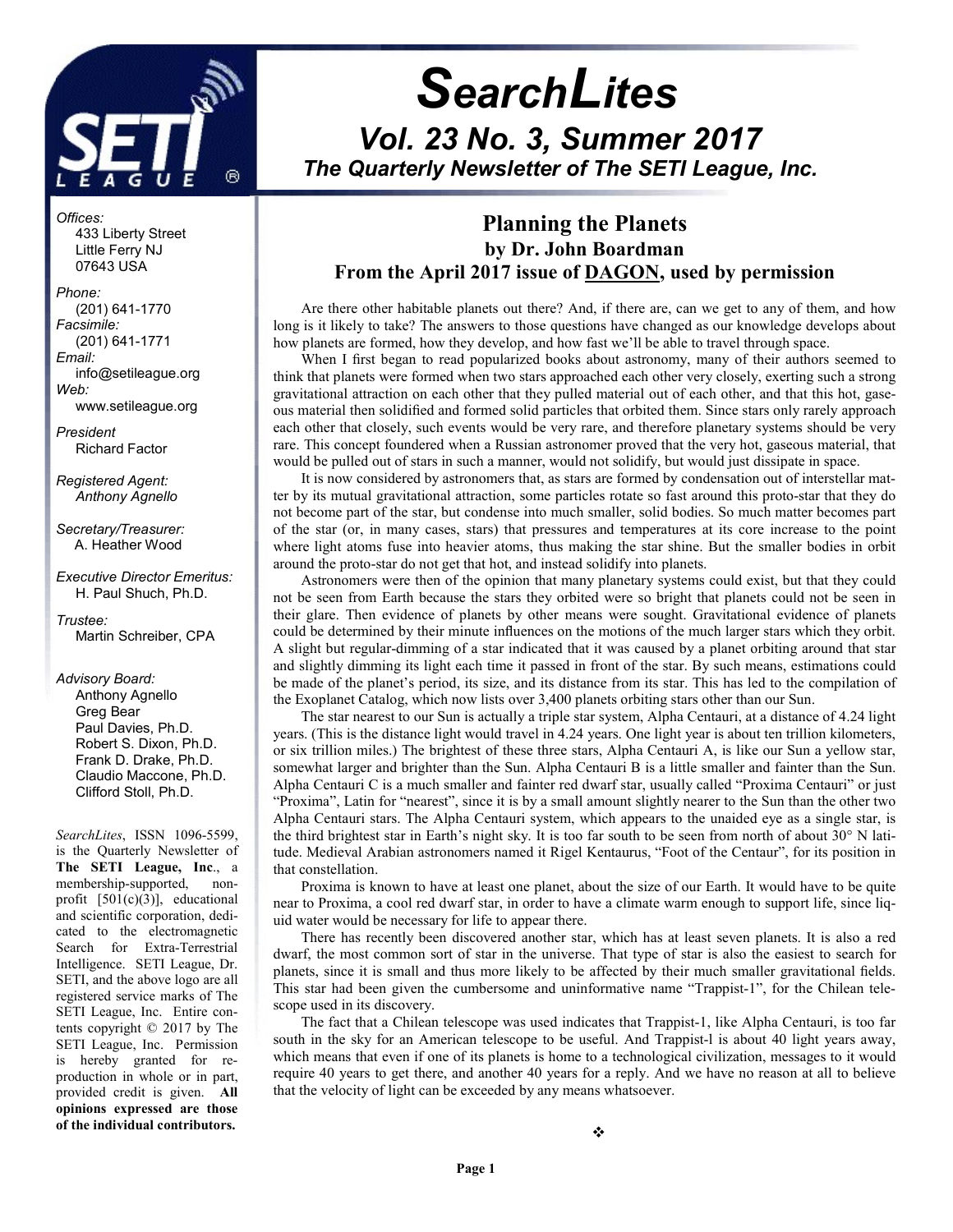#### Guest Editorial

## Kepler Data on TRAPPIST-1 Coming Online by Paul Gilster, Centauri Dreams

K2 Campaign 12 is an observational window that comes at the right time. Operating as the K2 mission, the Kepler spacecraft collected data from December 15, 2016 to March 4 of this year on the TRAPPIST-1 system. With seven planets, at least six of them likely to be rocky worlds, TRAPPIST-1 is suddenly high on everyone's target list for future observation. The new Kepler data are a key part of this, as Geert Barentsen, K2 research scientist at NASA's Ames Research Center at Moffett Field, California, explains:

Scientists and enthusiasts around the world are invested in learning everything they can about these Earth-size worlds. Providing the K2 raw data as quickly as possible was a priority to give investigators an early look so they could best define their follow-up research plans. We're thrilled that this will also allow the public to witness the process of discovery.

The raw cadence data — 'cadence' refers to the time between observations of the same target — are available from the archive at MAST. Note that these are raw data files, absent any vetting or processing. Data that have been put through this process will be available some time in June. On the NASA Kepler & K2 site, Barentsen described the use of the data this way:

While we recommend that scientists only use the pipeline-processed data products in journal papers, we do encourage our community to share their understanding of the raw data with the public by blogging or tweeting tutorials and analyses. This public TRAPPIST-1 data set offers a unique opportunity to let a wider audience witness the process [of] scientific discovery.

Meanwhile, the raw, uncalibrated data are intended as an aid to astronomers as they prepare proposals due this month for further investigations of TRAPPIST-1 by telescopes on Earth. Needless to say, the data gathered here, once refined and fully examined, will also factor into observations of the TRAPPIST-1 planets by the James Webb Space Telescope.

K2 Campaign 12 offers 74 days of monitoring, the longest, nearly continuous set of observations of the star yet, and as this NASA news release explains, the data give us the chance to refine earlier measurements of the TRAPPIST-1 planets, refine the orbit and mass of the seventh planet (TRAPPIST-1h), and delve into the magnetic activity of the host star.

The preparation for this observing run began in May of 2016, when the discovery of the first three planets in the system was announced. The Kepler spacecraft's operating system was then tweaked to make needed pointing adjustments for Campaign 12. A good bit of serendipity went into the observations, for the original coordinates for Campaign 12 were set in October of 2015 before the TRAPPIST-1 planets were known. Had the exoplanet discovery not occurred when it did, Campaign 12 might have missed the system entirely.

"We were lucky that the K2 mission was able to observe TRAPPIST-1. The observing field for Campaign 12 was set when the discovery of the first planets orbiting TRAPPIST-1 was announced, and the science community had already submitted proposals for specific targets of interest in that field," said Michael Haas, science office director for the Kepler and K2 missions at Ames. "The unexpected opportunity to further study the TRAPPIST-1 system was quickly recognized and the agility of the K2 team and science community prevailed once again." Another indication of the importance of the TRAPPIST-1 planets, and the likelihood that atmospheres here will be among the first investigated as we begin the search for biomarkers.

**Disclaimer:** The opinions expressed in editorials are those of the individual authors, and do not necessarily reflect the position of The SETI League, Inc., its Trustees, officers, Advisory Board, members, donors, or commercial sponsors.  $\cdot \cdot \cdot$ 



Want a painless way to support The SETI League? Browse to www.smile.amazon.com. In the "Pick your own charitable organization" box, just type in "SETI League." Now, every time you shop Amazon, they will donate a half percent of your purchase price to SETI research!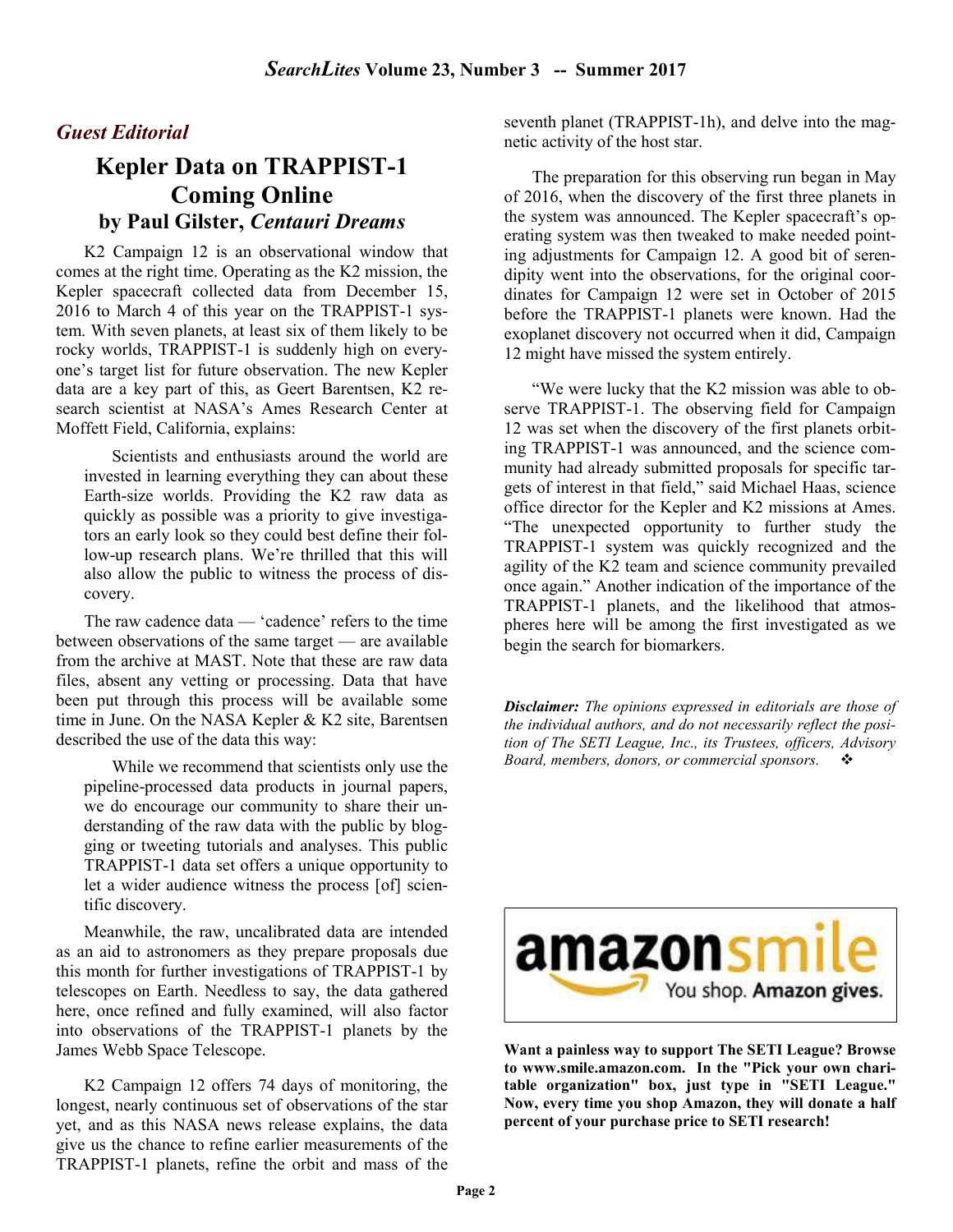## Minutes of the Twenty-Third Annual Membership Meeting

22 April 2017, Eventide Inc., Little Ferry, NJ (adjacent to SETI League Headquarters)

#### Call to Order

The meeting was convened at 13:03 hours EDT at Eventide Inc. (adjacent to SETI League Headquarters) in Little Ferry NJ, by Executive Director Emeritus Dr. H. Paul Shuch. Five SETI League members in good standing are present. The SETI League currently has 121 members in good standing. Our Bylaws requiring one percent of the current membership to be in attendance for the conduct of SETI League business, the attendees represent a quorum.

#### Minutes of 2016 Membership Meeting

The Minutes of the 2016 Membership Meeting having been previously posted to The SETI League's World Wide Web site, a motion was passed to accept the minutes as posted.

#### Treasurer's Report

Developed jointly by Dr. Shuch and Secretary/Treasurer Heather Wood, covering the calendar year 2016 (as efiled).

- 1. Revenues: Dues and Contributions \$19,728; Interest Income \$0; Total \$19,728.
- 2. Expenses: Educational/Scientific Programs \$10,579; Management/General \$2,431; Fundraising \$960; Total \$13,970.
- 3. Revenues minus Expenses: \$5,758.
- 4. End of 2016, SETI League account balances equalled \$9,503. 2016 beginning net assets \$3,845.
- 5. 2016 Budget: Projected Revenues \$15,000; Program Expenses \$12,000; Management/General Expenses \$2,000; Fundraising Expenses \$1,000; Total Expenses \$15,000; Projected excess \$0; Projected Ending Balance \$9,603.
- 6. This report was accepted by those present.

#### Executive Director's Report

During 2016, the Executive Director:

- 1. published four issues of SearchLites, the quarterly newsletter of The SETI League, Inc.
- 2. gave SETI public lectures and/or concerts in Sebring FL, Baltimore MD, and Cherry Hill NJ.
- 3. performed 52 weekly updates of The SETI League website
- 4. posted roughly 100 photos, plus numerous links and comments, to The SETI League Facebook page
- 5. issued one press release and conducted several press interviews
- 6. served as co-chair and webmaster for the IAA SETI Permanent Committee
- 7. responded to several dozen email and telephone inquiries from members and prospective members.
- 8. collected modest SETI book royalties, which he contributed to The SETI League.
- Committee Reports

#### Membership

Elisabeth Piotelat, volunteer Regional Coordinator for France, emailed her annual report, which was read into the record by executive director H. Paul Shuch.

#### EME Committee

Report by SETI League president and station trustee Richard Factor. The EME beacon remains off the air following Mr. Factor's relocation to Arizona. He states that relocation of the beacon station to his new residence is impractical. Thus, future EME activities are suspended indefinitely. However, his new location is an ideal site for Optical SETI observations, he has nearby neighbors with optical observatories, and he contemplates OSETI activities from his residence in the future.

#### OSETI Committee

Member Bill Kitchen reports on his new Celestron 13" optical telescope, which he believes will be useful for Optical SETI activities, and opines that Sedona AZ will be an ideal location from which to observe.

#### Awards Committee

Awards Committee chairman David Ocame being absent, report provided by Dr. Shuch. There were no Giordano Bruno Awards or Orville N. Greene Awards presented for contributions during 2016, due to a lack of nominations. Nominations during 2017 will be solicited. Twelve websites have been given the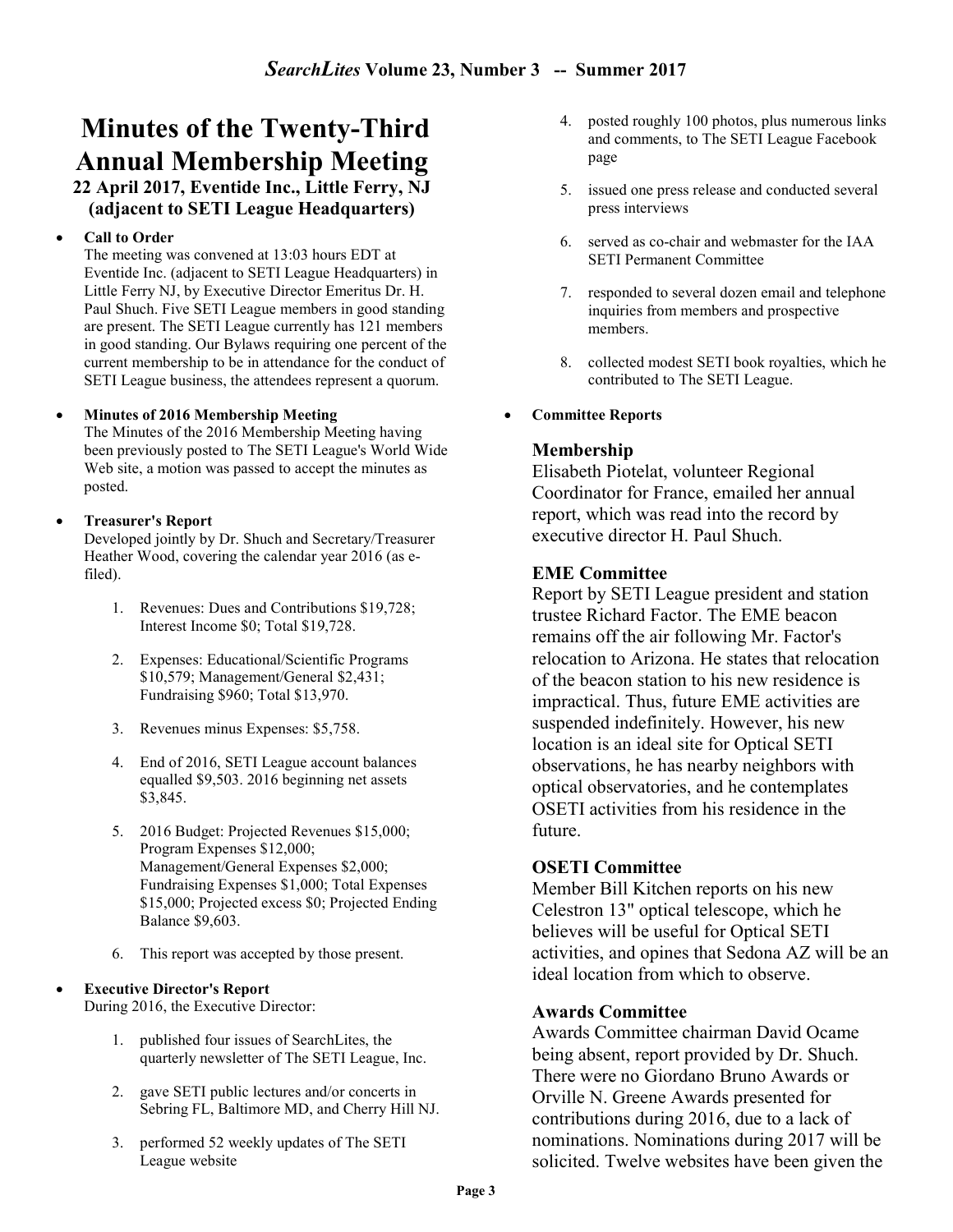SETI SuperStar award this year. More nominations are requested from the members. Paul will note this in the next issue of SearchLites.

#### Old Business

#### 1. Very Small Array

Dr. Shuch reports that the project remains on hold, due to lack of funding, with no progress to report since last year. However, a photojournalist from the UK has chosen the VSA as the backdrop for a photo essay about citizen science, to be shot early next month.

#### 2. Mid-Year Renewal Letter

Last May, Ms. Wood emailed a mid-year appeal to lapsed members, which generated three responses. The November renewal letter generated a few more renewals of lapsed members. These mailings will continue for 2017.

#### 3. Annual Report

No report was published either this year or last. Mr. Factor recommends that, instead of a full report, annual status updates be posted to the Website, and published in SearchLites.

#### 4. Web Server

Mr. Factor reports that the website is functioning well, and now supports File Transfer Protocol. We continue to use a commercial email service for official SETI League communications.

#### New Business

#### o Interstellar Beacon

Mr. Kitchen reports in some detail about a new  $501(c)(3)$  nonprofit organization he has established for the express purpose of optical transmissions into space, as a virtual (digital) backup of Planet Earth. He urges SETI League involvement.

#### o Next Meeting

The next Annual Meeting will be held on Sunday 22 April 2018. The date has been verified as not in conflict with Easter, Passover, or US tax season. The meeting will be at Eventide, Inc. at 1300 hours EDT, to be followed immediately by the Board of Trustees meeting. The date and time will be announced to the membership via the website and newsletter.

#### Good and Welfare

o The SETI League's Facebook page www.facebook.com/setileague has (as of this morning) generated 1,1,198 "likes", numerous

member posts, and considerable discussion among members.

o Mr. Factor suggests we develop an Optical SETI Eyepiece kit, for use with members' small optical telescope, and has volunteered his company, Eventide Inc., to mass produce it.

#### Adjournment

The Annual Membership Meeting was adjourned by the Executive Director Emeritus at 14:24 hours EDT on 23 April 2017. A Regular Board of Trustees meeting followed a brief recess.

#### Business Transacted by Board of Trustees:

#### 0. Quorum Call

Trustees and Officers present: A. Heather Wood, Richard Factor, H. Paul Shuch Trustees and Officers absent: Martin Schreiber A quorum is present.

#### 1. Election of Officers

The following slate of officers was retained for an additional one-year term: President - Richard Factor, serving without compensation Secretary/Treasurer - A. Heather Wood Executive Director Emeritus - H. Paul Shuch, serving on a volunteer basis Registered Agent - Anthony Agnello

#### 2. Personnel matters

- No executive session was convened nor Personnel reviews conducted, as all persons involved expressed satisfaction with present performance and arrangements.
- The Executive Director Emeritus reviewed with the Board of Trustees the previously adopted terms for costsharing of his health insurance premiums, as a program expense, which will continue at last year's percentage, pending availability of funds and subject to periodic review.

#### 3. Annual Budget

The draft 2017 Budget presented during the Membership Meeting was adopted.

#### 4. Advisory Board

The Executive Director Emeritus will draft an annual letter to our Advisory Board members, thanking them for their continued service to The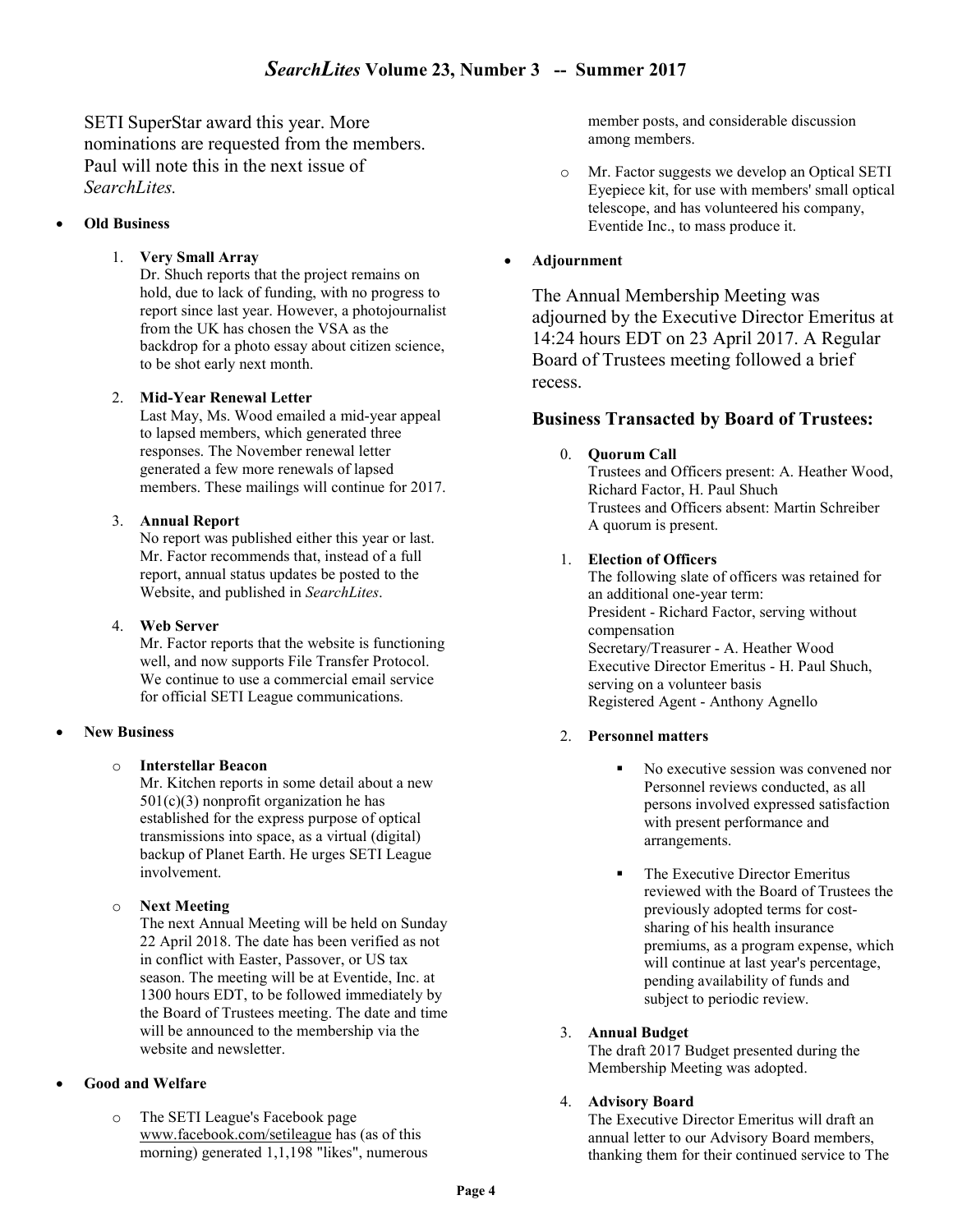SETI League. The Secretary/Treasurer will provide a list of email and/or postal addresses for distribution of said letter.

#### 5. Bank Fees

The Secretary/Treasurer reports that during 2016 we were charged \$18/month for credit card processing, plus a small per-transaction fee and modest percentage, plus an additional \$3 monthly imaging fee. She will be questioning the latter, since we do not receive images of statements. She was asked to continue to query banks as to the availability of a free non-profit checking account.

#### 6. Tax Return Filing

The Secretary/Treasurer reports that she was successful (for the first time in seven years) in eFiling our organizational tax return using the electronic Form 990N postcard, and having it timely accepted by the IRS.

#### 7. Press List

Ms. Wood suggests migrating our email Press List to Mail Chimp. The Board authorizes her to do so.

#### 8. Telecommunications

- Ms. Wood demonstrates retrieval of voicemail messages from our telecomm provider, which appears an awkward process at best. Mr. Kitchen recommends that we migrate our incoming telephone lines to Google Voice, which will provide voice to text conversion. Ms. Wood to investigate and implement.
- Mr. Factor reports that our Google Groups are dormant, and is authorized to discontinue them. He is tasked with investigating implementation of PHP-BB on our server.

#### 9. New Business

- **•** Dr Shuch reports on two organizations offering to provide fundraising assistance to The SETI League, on a fee basis. The Board determines that such support is not financially viable.
- **Dr** Shuch proposes that, in order to further the development of Optical SETI and Optical METI technologies, The SETI League Inc. and Interstellar Beacon Inc. become mutually affiliated nonprofit organizations, with no financial obligations to be assumed by

either organization. The motion is seconded and adopted unanimously.

#### 10. Scheduling of Next Meeting

The SETI League Board of Trustees will next meet on Sunday, 22 April 2018, immediately following the 24th Annual Membership Meeting, in Little Ferry NJ.

#### 11. Adjournment

The Board of Trustees meeting was adjourned at 14:56 EDT. ❖

## Event Horizon

SearchLites readers are apprised of the following conferences and meetings at which SETI-related information will be presented. League members are invited to check our World Wide Web site (www.setileague.org) under Event Horizon, or email to us at info@setileague.org, to obtain further details. Members are also encouraged to send in information about upcoming events of which we may be unaware.

May 26 - 28, 2017: Balticon 51 Baltimore Science Fiction Society Annual Convention, Baltimore MD.

July 23 - 26, 2017: Society of Amateur Radio Astronomers Conference, NRAO Green Bank, WV.

July 27 - 30, 2017: Central States VHF Conference, Albuquerque, NM.

August 9 - 13, 2017: 75th World Science Fiction Convention, Helsinki, Finland.

September 25 - 29, 2017: 68th International Astronautical Congress, Adelaide, Australia

November 17 - 19, 2017: *Philcon*, Cherry Hill, NJ.

April 22, 2018, 1300 EDT: Twenty-Fourth SETI League Annual Membership Meeting, Little Ferry, NJ.

August 16 - 20, 2018: 76th World Science Fiction Convention, San Jose CA.

October 1 - 5, 2018: 69th International **Astronautical Congress, Bremen, Germany** 

October 21 - 25, 2019: 70th International Astronautical Congress, Washington DC  $\cdot \cdot$